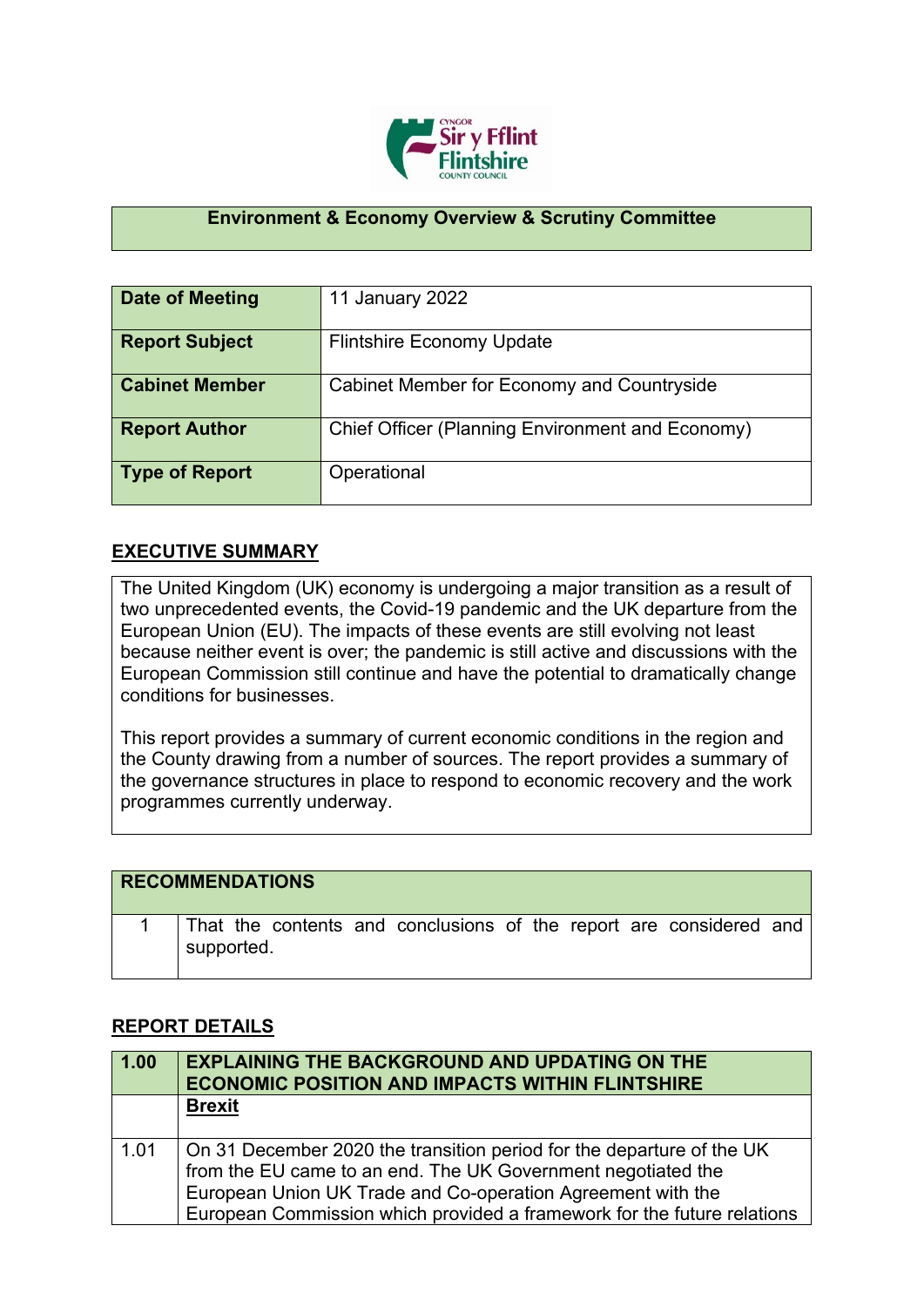|      | between the EU and the UK. It should be stressed, though, that the<br>Agreement is not a completed process and there are many areas where<br>negotiations will continue over future years to resolve outstanding matters.                                                                                                                                                                                                                                                                                              |
|------|------------------------------------------------------------------------------------------------------------------------------------------------------------------------------------------------------------------------------------------------------------------------------------------------------------------------------------------------------------------------------------------------------------------------------------------------------------------------------------------------------------------------|
| 1.02 | This is an unprecedented situation as no major economy has ever left a<br>closely integrated trading bloc previously. Due to the unique nature of the<br>situation, predicting the likely impacts with any degree of certainty is not<br>possible. With virtually no exceptions, all modelling produced prior to the<br>end of the transition period projected reduced economic growth for the UK<br>in future years compared to what would have been the case had it not left<br>the EU.                              |
| 1.03 | The Trade and Co-operation Agreement with the EU does not apply tariff<br>barriers to trade that would add extra costs to UK products being sold in<br>Europe. However, the decision by the UK Government to allow the UK to<br>diverge from EU standards and regulation will create additional regulatory<br>burdens for UK businesses wishing to export goods which have the<br>potential to reduce their competitiveness.                                                                                           |
| 1.04 | It is important to separate the short term disruption arising from the UK<br>leaving the EU with a limited period for businesses to adjust from the<br>longer term impacts which may take several years to appear, if at all.                                                                                                                                                                                                                                                                                          |
|      | Covid-19                                                                                                                                                                                                                                                                                                                                                                                                                                                                                                               |
| 1.05 | The Covid-19 pandemic has had severe economic impacts due to the<br>restrictions needed to control the spread of the virus. The full impact of the<br>pandemic on the economy cannot yet be fully predicted, not least because<br>some restrictions are still in place and the picture is becoming distorted<br>due the new variant of concern, Omicron. It is expected that the economy<br>make take several years to bounce back to its pre-pandemic activity levels.                                                |
|      | Economic update                                                                                                                                                                                                                                                                                                                                                                                                                                                                                                        |
| 1.06 | Cardiff University and Nottingham Business School produce an annual UK<br>Competitiveness Index Link. This year's report, released in November<br>2021, compares indicators for a range of geographies across the country<br>and creates an index to compare them. It defines competitiveness as "the<br>capability of an economy to attract and maintain firms with stable or rising<br>market shares in an activity, while maintaining stable or increasing<br>standards of living for those who participate in it." |
| 1.07 | Flintshire now ranks 149th out of 362 counties, a relative fall of 7 places<br>since 2020. As with all indices, this may represent an improvement in the<br>placings of other counties, not necessarily a worsening of conditions in<br>Flintshire. Flintshire has consistently ranked the third highest in Wales<br>after Cardiff and Monmouthshire.                                                                                                                                                                  |
| 1.08 | North Wales as a whole was ranked the 39th most competitive region of<br>the UK (out of 47); a marginally improved position since 2018, but<br>reflective of the historically weaker economic position of Wales as a whole<br>compared to the UK. The report finds that forecasted economic growth is<br>likely to be slow across the UK and that all regions have localities that are                                                                                                                                 |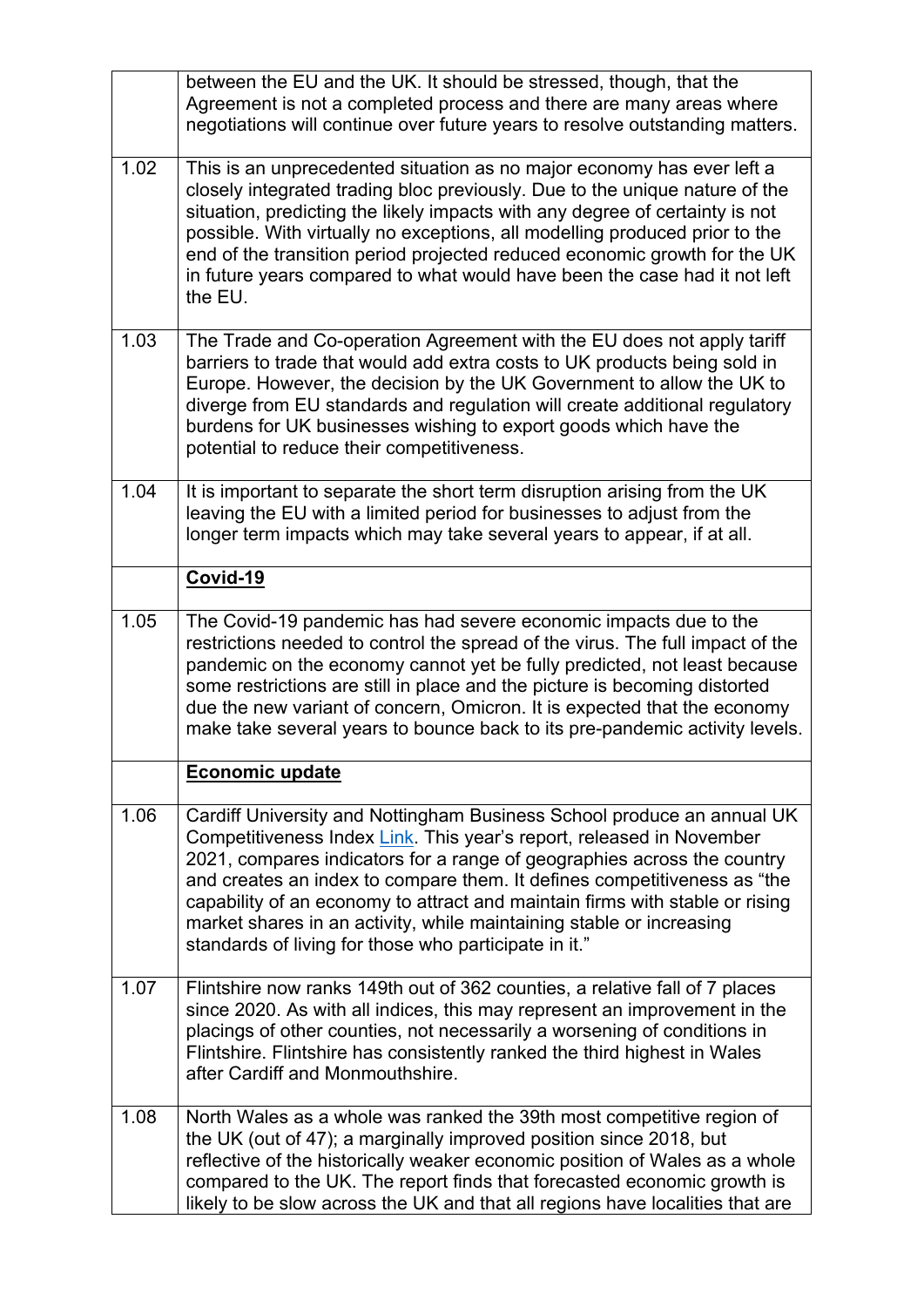|      | being left behind although this is more prevalent in the North East,<br>Yorkshire and Wales.                                                                                                                                                                                                                                                                                                              |
|------|-----------------------------------------------------------------------------------------------------------------------------------------------------------------------------------------------------------------------------------------------------------------------------------------------------------------------------------------------------------------------------------------------------------|
| 1.09 | The Office for National Statistics issued a bulletin Link in November 2021<br>which highlights that most economic sectors in the UK have around 1 in 5<br>businesses that have either stopped trading permanently or temporarily or<br>are operating at a reduced trading level compared to pre-pandemic levels.<br>For the transportation and storage sector this stands at 32% or 1 in 3<br>businesses. |
| 1.10 | The bulletin also highlights that around 1 in 4 businesses report reduced<br>turnover compared to normal expectations for the time of year. This isn't<br>evenly felt, though, with service activities, arts, entertainment and<br>recreation and accommodation and food services most likely to report<br>declined turnover and real estate and transportation and storage least<br>likely to.           |
| 1.11 | Business confidence in their short-term survival has declined in recent<br>months and is particularly low in the service sector which was highly reliant<br>upon the Government furlough programme which ended in September<br>2021.                                                                                                                                                                      |
| 1.12 | An increasing proportion of businesses were experiencing challenges with<br>exporting or importing (75%), especially the latter. The main challenges<br>listed tended to be additional bureaucracy and changes to transportation<br>arrangements.                                                                                                                                                         |
| 1.13 | The October 2021 labour market intelligence report produced by the North<br>Wales Regional Skills Partnership Link provides a snapshot based on<br>employer feedback and a variety of data sources. A summary of the<br>findings are included below.                                                                                                                                                      |
|      | There have been fewer large-scale redundancies announced<br>following Covid than many feared. Most redundancies were<br>notified in the manufacturing, accommodation and food services<br>sectors in North Wales with Flintshire and Wrexham the most<br>severely affected.                                                                                                                               |
|      | The Government furlough scheme, which was supporting 26,000<br>jobs in Flintshire as of July 2020 and 2,500 in August 2021,<br>ended in September so Covid impacts may still arise and could<br>potentially increase again due to Omicron. Smaller businesses,<br>with less resilience to adverse economic conditions, are more                                                                           |
|      | likely to be impacted but their redundancies are usually too small<br>in scale to be registered so may pass unrecorded.<br>There has been a slight fall since May 2021 in the number of<br>Universal Credit claimants across North Wales after a significant<br>increase to that point. Almost half of all claimants are located in                                                                       |
|      | Flintshire and Wrexham (13,211 in Flintshire September 2021).<br>Unemployment has fallen over the last year in North Wales,<br>unlike the rest of Wales. The proportion of people who are<br>unemployed in Flintshire in October 2021 was 3.9% compared<br>to a Wales figure of 4.3%. In October 2020 this stood at 5.2%<br>and 5.7% respectively and in October 2019 at 2.8% and 3.0%.                   |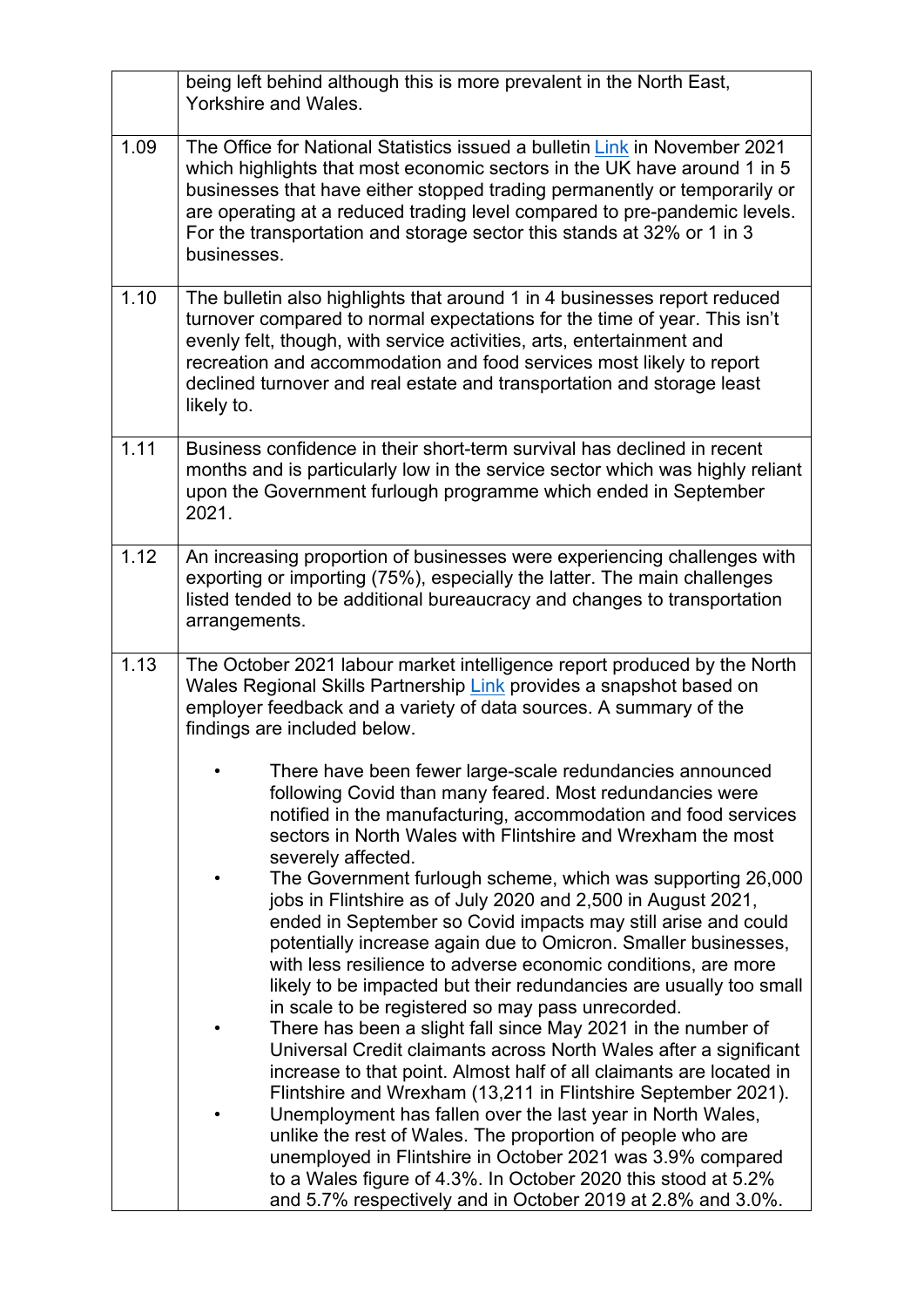|      |                          | There has been a significant and sustained decrease in the                                                                                       |
|------|--------------------------|--------------------------------------------------------------------------------------------------------------------------------------------------|
|      |                          | availability of candidates for employment with employers citing                                                                                  |
|      |                          | Covid, Brexit and candidate uncertainty as the main factors.                                                                                     |
|      |                          | 81% of employers are facing recruitment challenges.                                                                                              |
|      |                          | The numbers of jobs posted has almost doubled since March                                                                                        |
|      |                          | 2020 with vacancies for nursing, personal care, care workers,                                                                                    |
|      |                          | kitchen and catering assistants, cleaners and van drivers all                                                                                    |
|      |                          | proving hard to fill.                                                                                                                            |
|      |                          | Positively, there has been a significant increase in employers                                                                                   |
|      |                          | considering recruiting an apprentice (97% increase in Flintshire                                                                                 |
|      |                          | since 2020). However employers, especially in the hospitality,                                                                                   |
|      |                          | food manufacturing, retail and customer service sectors struggle                                                                                 |
|      |                          | to fill opportunities.                                                                                                                           |
|      |                          | The mismatch between the aspirations and skills of young                                                                                         |
|      |                          | people and the needs of the labour market was an issue pre-                                                                                      |
|      |                          | Covid and remains a major long-term problem.                                                                                                     |
|      |                          | Business confidence is low due to recruitment challenges,                                                                                        |
|      |                          | uncertainty and Government changes to the tax regime.<br>The top four challenges that are currently facing businesses                            |
|      |                          | across North Wales as a result of the pandemic are:                                                                                              |
|      |                          |                                                                                                                                                  |
|      |                          | Loss of skilled staff (39%)                                                                                                                      |
|      |                          | Training plans have been delayed (18%)                                                                                                           |
|      |                          | Supply chain issues (15%)                                                                                                                        |
|      |                          | Financial challenges (11%)                                                                                                                       |
|      |                          |                                                                                                                                                  |
| 1.14 |                          | A summary of the situation in different business sectors is provided below,                                                                      |
|      |                          | largely drawing upon the Regional Skills Partnership survey, but                                                                                 |
|      |                          | supplemented by local intelligence gathering.                                                                                                    |
|      |                          |                                                                                                                                                  |
| 1.15 |                          | Manufacturing (14% of North Wales employment, 28.2% of Flintshire employment)                                                                    |
|      |                          |                                                                                                                                                  |
|      |                          | The sector, the most critical in Flintshire by scale, appears to be<br>recovering strongly from the impacts of Covid notwithstanding issues with |
|      |                          | supply chains and recruitment. Locally, there remains strong business                                                                            |
|      |                          | interest in investing in the County and in business expansions. The                                                                              |
|      |                          | availability of candidates with the right skills remains a significant                                                                           |
|      |                          | constraint to recovery and longer-term growth as does the availability of                                                                        |
|      |                          | suitable sites and premises for investment. The increased cost of                                                                                |
|      |                          | operating supply chains may cause a long-term competitive disadvantage                                                                           |
|      | to plants in Flintshire. |                                                                                                                                                  |
|      |                          |                                                                                                                                                  |
| 1.16 |                          | Construction (5.6% of North Wales employment, 6.3% of Flintshire employment)                                                                     |
|      |                          |                                                                                                                                                  |
|      |                          | The sector was severely impacted by Covid but few further redundancies                                                                           |
|      |                          | are expected regionally. Supply chain and recruitment issues remain a                                                                            |
|      |                          | major challenge. The sector struggled to recruit before the pandemic and                                                                         |
|      |                          | the supply of a suitably skilled workforce may constrain growth.                                                                                 |
|      |                          |                                                                                                                                                  |
| 1.17 |                          | Energy and Environment (8.9% of North Wales employment)                                                                                          |
|      |                          | The sector appears to have been largely resilient to the impacts of Covid                                                                        |
|      |                          | and retains significant growth potential. Direct recruitment seems less                                                                          |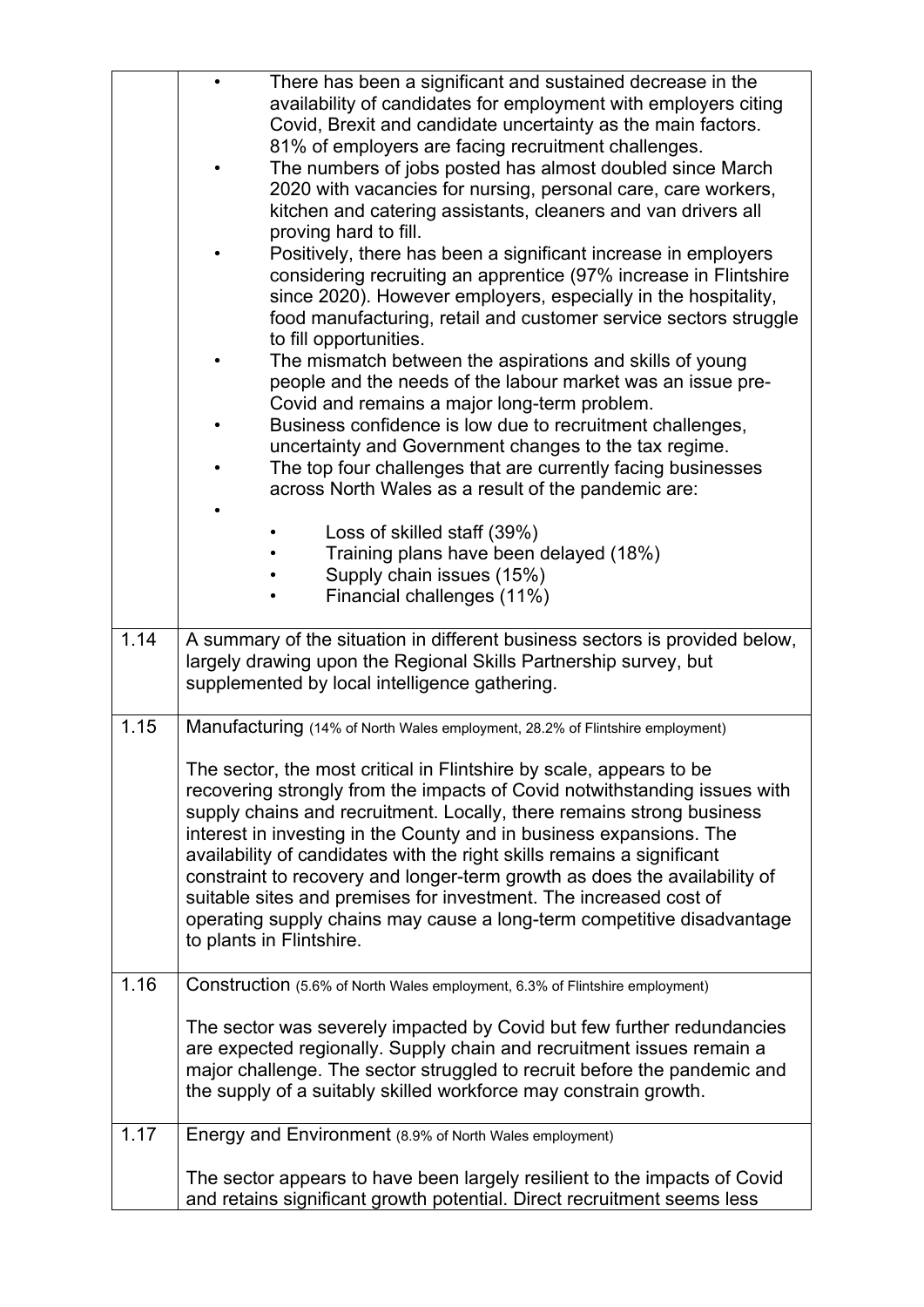|      | problematic than for other sectors although supply chain companies can<br>struggle.                                                                                                                                                                                                                                                                                                                                                                                                                                                                                                                                                                                                                 |
|------|-----------------------------------------------------------------------------------------------------------------------------------------------------------------------------------------------------------------------------------------------------------------------------------------------------------------------------------------------------------------------------------------------------------------------------------------------------------------------------------------------------------------------------------------------------------------------------------------------------------------------------------------------------------------------------------------------------|
| 1.18 | Food and Farming (6.6% of North Wales employment)                                                                                                                                                                                                                                                                                                                                                                                                                                                                                                                                                                                                                                                   |
|      | The sector was severely impacted by Covid and by Brexit challenges. The<br>sector is showing signs of recovery although supply chain challenges<br>remain. The sector has traditionally struggled to fill vacancies and this has<br>escalated post-pandemic.                                                                                                                                                                                                                                                                                                                                                                                                                                        |
| 1.19 | Health and Social Care (16.1% of North Wales employment, 7% of Flintshire employment)                                                                                                                                                                                                                                                                                                                                                                                                                                                                                                                                                                                                               |
|      | The sector was severely impacted by Covid and Brexit. The sector has<br>traditionally struggled to fill vacancies and this has reached severe levels,<br>combined with growing demands upon the sector. The sector cannot<br>operate competitively to increase wages and improve terms and conditions<br>due to the constraints of public sector funding levels. Locally, this has<br>included severe impacts upon the Council and its care providers.                                                                                                                                                                                                                                              |
| 1.20 | Tourism and Hospitality (11.8% of North Wales employment, 6.3% of Flintshire<br>employment)                                                                                                                                                                                                                                                                                                                                                                                                                                                                                                                                                                                                         |
|      | The sector was severely impacted by Covid disruption. It struggled with<br>recruitment pre-pandemic and this has escalated subsequently and may<br>be a major long-term constraint upon the sector.                                                                                                                                                                                                                                                                                                                                                                                                                                                                                                 |
|      | <b>Commercial estate</b>                                                                                                                                                                                                                                                                                                                                                                                                                                                                                                                                                                                                                                                                            |
| 1.21 | The Council has commercial units in a number of locations across the<br>County as well as business centres in Greenfield and Deeside. The<br>proportion of void units has declined significantly between February 2020<br>and August 2021 when analysis took place. For commercial units the level<br>of void units fell from 12% to 7% and for smaller units from 28% (Dock<br>Road), 13% (Pinfold Industrial Estate) and 10% (Garden City) to 0%<br>across all sites. The picture is different for the business centres with<br>Greenfield void levels remaining broadly stable at around 38% but voids in<br>Deeside Enterprise Centre rising from 5% to 16% due to a large occupant<br>leaving. |
|      | Feedback from commercial agents is that commercial property stock is<br>extremely scarce in Flintshire. The Business Development team and<br>Welsh Government support businesses to find suitable land and premises<br>for investment and find that businesses are struggling to locate in the<br>County.                                                                                                                                                                                                                                                                                                                                                                                           |
|      | <b>Business rates</b>                                                                                                                                                                                                                                                                                                                                                                                                                                                                                                                                                                                                                                                                               |
| 1.22 | As of September 2021 there were 5,485 premises in Flintshire registered<br>for Business Rates. Approximately 656 (14%) had been notified as vacant.<br>The table below shows the distribution of vacant units across the County<br>and by the main planning use classes.                                                                                                                                                                                                                                                                                                                                                                                                                            |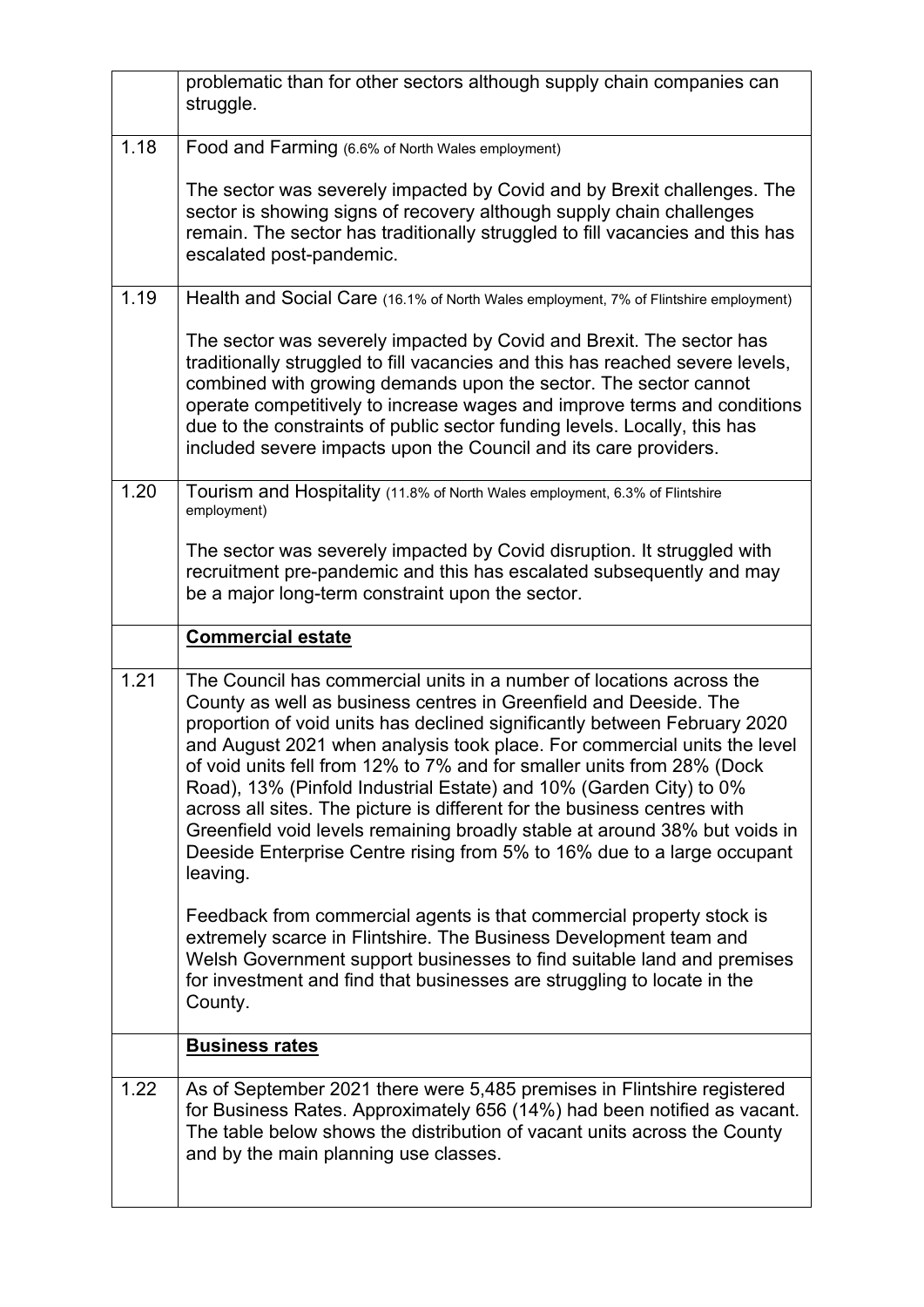|      |                                   | A1<br>Shops and retail              | A2<br>Professional<br>services                                                                                                                                                                                                                                                                                                                                                                                                              | A3<br>Food and drink | B<br>Offices,<br>industrial and<br>storage | Overall    |
|------|-----------------------------------|-------------------------------------|---------------------------------------------------------------------------------------------------------------------------------------------------------------------------------------------------------------------------------------------------------------------------------------------------------------------------------------------------------------------------------------------------------------------------------------------|----------------------|--------------------------------------------|------------|
|      | Flintshire                        | 9.4%                                | 26.5%                                                                                                                                                                                                                                                                                                                                                                                                                                       | 9.7%                 | 9.2%                                       | 14%        |
|      | <b>Buckley</b>                    | 12.2%                               | 22.2%                                                                                                                                                                                                                                                                                                                                                                                                                                       | 0                    | 37.5%                                      | 16%        |
|      | Connah's                          | 4.8%                                | 0                                                                                                                                                                                                                                                                                                                                                                                                                                           | 11.1%                | 20%                                        | 8%         |
|      | Quay                              |                                     |                                                                                                                                                                                                                                                                                                                                                                                                                                             |                      |                                            |            |
|      | Holywell<br>Mold                  | 12.5%<br>8.1%                       | 35.3%<br>23.4%                                                                                                                                                                                                                                                                                                                                                                                                                              | 11.1%<br>12%         | 41.7%<br>21.4%                             | 21%<br>17% |
|      | Flint                             | 8.9%                                | 42.2%                                                                                                                                                                                                                                                                                                                                                                                                                                       | 0                    | 10.7%                                      | 17%        |
|      | Saltney                           | 6.7%                                | 50%                                                                                                                                                                                                                                                                                                                                                                                                                                         | 0                    | $\Omega$                                   | 3%         |
|      | Shotton                           | 8%                                  | 12.5%                                                                                                                                                                                                                                                                                                                                                                                                                                       | 0                    | 27.3%                                      | 11%        |
|      | Queensferry                       | 9.4%                                | 14.3%                                                                                                                                                                                                                                                                                                                                                                                                                                       | $\overline{0}$       | 25%                                        | 15%        |
| 1.23 | continues.<br><b>Town centres</b> | vacant units in each town stood at: | The Council undertakes periodic informal counts of ground floor vacant<br>units in the core of the town centres. As of September 2021 the number of                                                                                                                                                                                                                                                                                         |                      |                                            |            |
|      |                                   |                                     |                                                                                                                                                                                                                                                                                                                                                                                                                                             |                      |                                            |            |
|      |                                   |                                     | September 2021                                                                                                                                                                                                                                                                                                                                                                                                                              |                      | 2017                                       |            |
|      | Town                              | No. units                           | % vacancy                                                                                                                                                                                                                                                                                                                                                                                                                                   | No. units            | % vacancy                                  |            |
|      | <b>Buckley</b>                    | 7<br>4                              | 7.1%<br>7.1%                                                                                                                                                                                                                                                                                                                                                                                                                                | 10<br>9              | 10.2%<br>16.1%                             |            |
|      | Connah's Quay<br>Holywell         | 10                                  | 8.8%                                                                                                                                                                                                                                                                                                                                                                                                                                        | 13                   | 11.5%                                      |            |
|      | Mold                              | 10                                  | 4.2%                                                                                                                                                                                                                                                                                                                                                                                                                                        | 15                   | 6.3%                                       |            |
|      | Flint                             | 4                                   | 3.2%                                                                                                                                                                                                                                                                                                                                                                                                                                        | 12                   | 9.6%                                       |            |
|      | Saltney                           | $\mathbf{1}$                        | 7.7%                                                                                                                                                                                                                                                                                                                                                                                                                                        | $\mathbf{1}$         | 7.7%                                       |            |
|      | Shotton                           | 5                                   | 5.4%                                                                                                                                                                                                                                                                                                                                                                                                                                        | 13                   | 14.0%                                      |            |
|      | Queensferry                       | 3                                   | 4.6%                                                                                                                                                                                                                                                                                                                                                                                                                                        | $\overline{7}$       | 10.8%                                      |            |
|      |                                   | sampling boundaries being used.     | The numbers above do not match those in paragraph 1.22 due to different<br>This is an extremely low level of vacancy and is expected to have<br>improved further since the time the count was made. Anecdotally, there<br>appears to be a resurgence of interest by small companies in acquiring<br>town centre floor space for retail. Investment by larger companies and<br>retail developers remains very limited in most smaller towns. |                      |                                            |            |
| 1.24 |                                   |                                     | Where there are still vacancies, though, they appear to persist longer in<br>Flintshire towns than is the average for Wales. Analysis by the Local Data<br>Company in 2021 found that persistently vacant units were declining in<br>Flintshire as a whole they remained higher than the Wales average in all<br>towns except Buckley and Queensferry.                                                                                      |                      |                                            |            |
| 1.25 |                                   |                                     | The Council has, to date, had insufficient sources of data to monitor town<br>centre health. In response, it is currently commissioning electronic footfall<br>monitoring equipment for all town centres. In addition, it has appointed                                                                                                                                                                                                     |                      |                                            |            |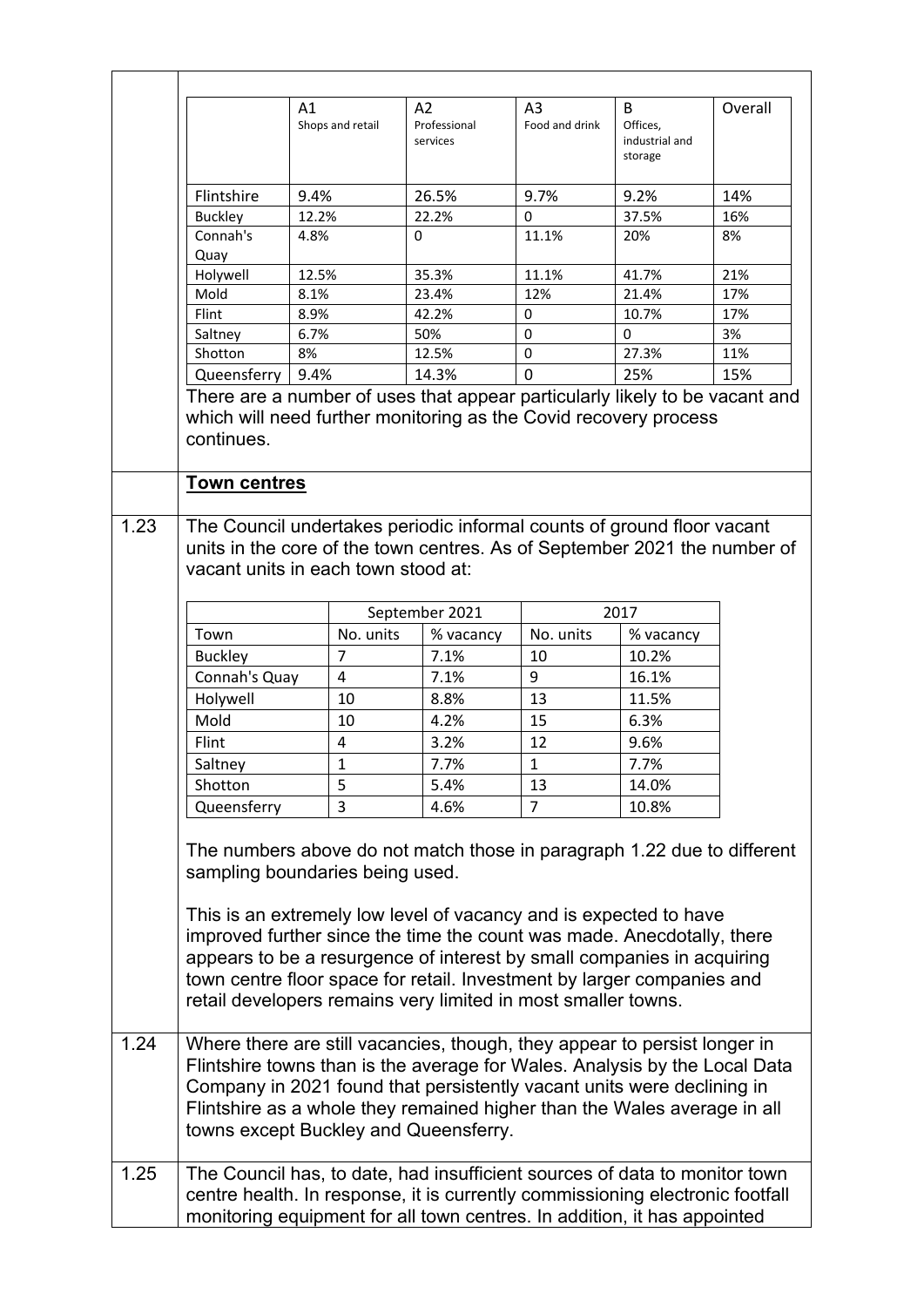|      | extra staff capacity to engage and support town centre businesses and<br>gather first hand intelligence about trading conditions.                                                                                                                                                                                                                                                                                                                                                                                                                                            |
|------|------------------------------------------------------------------------------------------------------------------------------------------------------------------------------------------------------------------------------------------------------------------------------------------------------------------------------------------------------------------------------------------------------------------------------------------------------------------------------------------------------------------------------------------------------------------------------|
|      | <b>Regional and local responses</b>                                                                                                                                                                                                                                                                                                                                                                                                                                                                                                                                          |
| 1.26 | The public sector and its partners have taken action at every spatial scale<br>to respond to the economic impacts of the Covid-19 pandemic. Both UK<br>and Welsh Governments have released a wide range of financial support<br>packages for businesses which continue to be vital to helping businesses<br>to survive the disruption to their operations. The Council has been heavily<br>involved in delivering Welsh Government funded grants to local<br>businesses.                                                                                                     |
| 1.27 | Regionally, a new governance structure has been established, building<br>upon existing regional working relationships. This is led by the regional<br>Economic Recovery Group which brings together Welsh Government, the<br>North Wales Economic Ambition Board, local government, other public<br>sector bodies and the private sector. A package of short term economic<br>stimulus actions has been developed and has been submitted to Welsh<br>Government for consideration. The package includes:<br>urgent action to co-ordinate support for unemployed people, help |
|      | businesses to recruit and respond to future skills needs;<br>measures to help the tourism and hospitality sector to recover;<br>$\bullet$<br>short term actions to help with town centre recovery; and<br>actions to better understand North Wales business needs, support<br>town centre businesses and attract new investors in North Wales.                                                                                                                                                                                                                               |
| 1.28 | Also at the regional level, the Mersey Dee Alliance is working with UK and<br>Welsh Governments to identify a package of support for the cross-border<br>area to complement the work in on each side of the border. This package<br>will include work streams on town centres, digital infrastructure, the energy<br>sector and sustainable transport.                                                                                                                                                                                                                       |
| 1.29 | Locally, a multi-agency Economic Recovery Group for Flintshire has been<br>established to ensure that workstreams are effectively co-ordinated and<br>complement the work of partners and of regional programmes. The Group<br>oversees workstreams including town centre places, tourism and<br>destination management, business development, employment and<br>promotion.                                                                                                                                                                                                  |
| 1.30 | The economic recovery workstreams are still evolving as the situation on<br>the ground is still subject to change with the EU exit having only recently<br>taken place and the Covid pandemic still underway. The priorities set out<br>below are therefore likely to change to meet local needs.                                                                                                                                                                                                                                                                            |
|      | $\mathbf 1$ .<br>Contribute to regional work streams for economic recovery and, in<br>particular, ensure that regional investment packages adequately<br>meet the needs of Flintshire.<br>Work both regionally and locally to connect key employment sectors<br>2.<br>more effectively to young people and parents to reduce the                                                                                                                                                                                                                                             |
|      | mismatch between labour market opportunities and aspirations.                                                                                                                                                                                                                                                                                                                                                                                                                                                                                                                |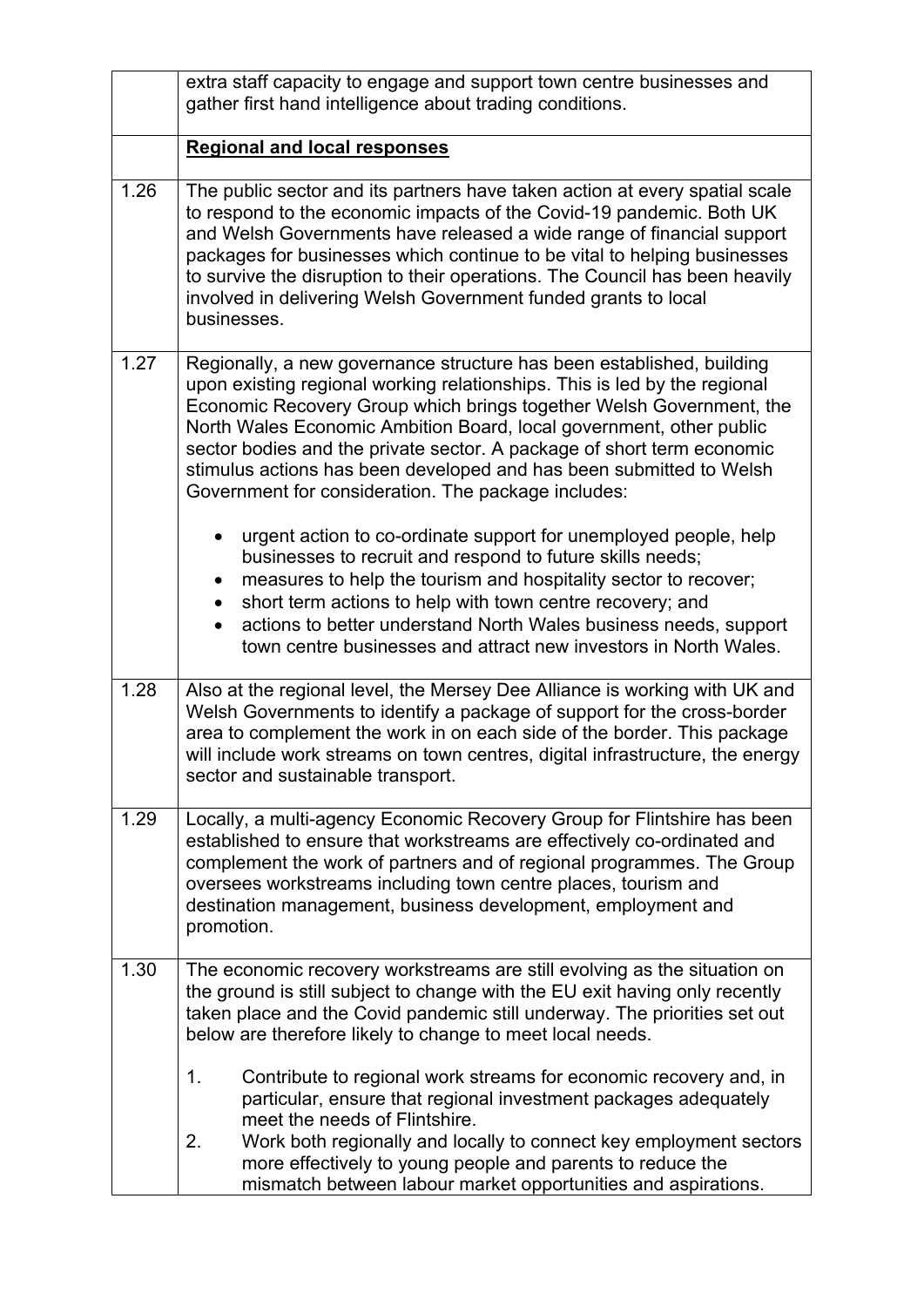|      | 3.        | Ensure that development work is undertaken so that Flintshire is                       |
|------|-----------|----------------------------------------------------------------------------------------|
|      |           | able to take advantage of regional programme funding as it                             |
|      |           | becomes available.                                                                     |
|      | 4.        | Reshape business development programmes to:                                            |
|      |           | a. Increase emphasis in 1-1 and group support on helping                               |
|      |           | business to adapt, diversify and build their resilience.                               |
|      |           | b. Increase emphasis on online channels of support.                                    |
|      |           | c. Increase engagement with, and support for, High Street                              |
|      |           | businesses.                                                                            |
|      |           | d. Continue to promote the town centre, tourism and hospitality                        |
|      |           | sectors to assist with their recovery.                                                 |
|      |           | e. Increase engagement with, and monitoring of, sectors at highest                     |
|      |           | risk.                                                                                  |
|      |           | f. Work with Welsh Government to improve the availability of sites                     |
|      |           | and premises to facilitate business investment.                                        |
|      | 5.        | Maximise the local economic and social benefits from Council                           |
|      |           | expenditure                                                                            |
|      |           | a. Increase the number of Council contracts that include social                        |
|      |           | value clauses and increase the scale of benefits realised.                             |
|      |           | b. Provide targeted support to help local companies to supply the                      |
|      |           | public sector.                                                                         |
|      | 6.        | Increase the scale and ambition of the town centre regeneration                        |
|      |           | programmes to include:                                                                 |
|      |           | a. Improvements to the appearance of the towns including                               |
|      |           | properties, green infrastructure and the street environment.                           |
|      |           | b. Targeted redevelopment of sites and properties for a more                           |
|      |           | diverse range of uses to reduce retail reliance.                                       |
|      |           | c. Encourage new enterprises into town centres including social                        |
|      |           | businesses and circular economy businesses.                                            |
|      |           | d. Develop digital infrastructure in towns to enable better                            |
|      |           | monitoring of their vitality as well as business.                                      |
|      |           | e. Improve access to the towns through sustainable and active                          |
|      |           | travel.                                                                                |
|      | 7.        | Improve the digital infrastructure of the County to support business                   |
|      |           | adoption and access by household.                                                      |
|      | 8.        | Respond collaboratively to redundancy announcements to support<br>companies and staff. |
|      | 9.        | Provide a flexible mentoring service to unemployed individuals to                      |
|      |           | help them to re-engage with the labour market.                                         |
|      |           |                                                                                        |
| 1.31 |           | The Council will continue to bid for external funding to support these work            |
|      |           | programmes wherever resources become available. In summary, these                      |
|      |           | currently include:                                                                     |
|      |           |                                                                                        |
|      | $\bullet$ | UK Government Levelling Up Fund – next round not yet launched.                         |
|      | $\bullet$ | UK Government Shared Prosperity Fund - not yet launched.                               |
|      | $\bullet$ | Mersey Dee Alliance - the Council has played an active part in                         |
|      |           | submitting a programme of proposals to UK and Welsh                                    |
|      |           | Governments to promote short to medium term economic recovery.                         |
|      |           | Further discussions with the two Governments are underway.                             |
|      |           | North Wales Growth Deal - the Council has played an active part in                     |
|      |           | securing this funding and continues to contribute to the programmes                    |
|      |           | to ensure effective delivery and benefits realisation across North                     |
|      |           | Wales.                                                                                 |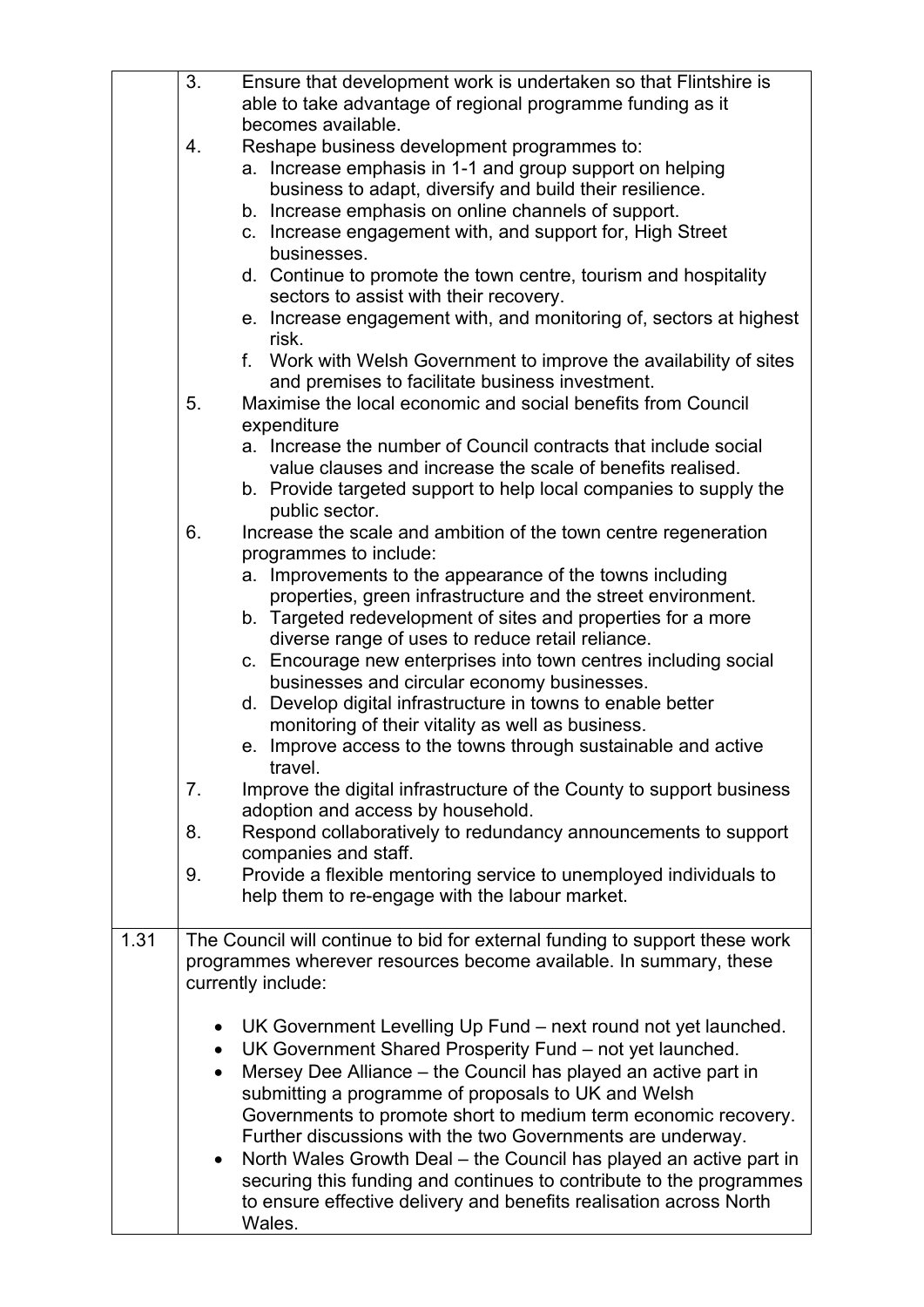| $\vert$ 2.00 | <b>RESOURCE IMPLICATIONS</b>            |
|--------------|-----------------------------------------|
| 2.01         | None arising directly from this report. |

| 3.00 | IMPACT ASSESSMENT AND RISK MANAGEMENT   |
|------|-----------------------------------------|
| 3.01 | None arising directly from this report. |
|      |                                         |

| 4.00            | <b>CONSULTATIONS REQUIRED/CARRIED OUT</b> |
|-----------------|-------------------------------------------|
| $^{\circ}$ 4.01 | None.                                     |
|                 |                                           |

| 5.00 | <b>APPENDICES</b> |
|------|-------------------|
| 5.01 | None.             |

| 6.00 | LIST OF ACCESSIBLE BACKGROUND DOCUMENTS |
|------|-----------------------------------------|
| 6.01 | Links included within the text above.   |